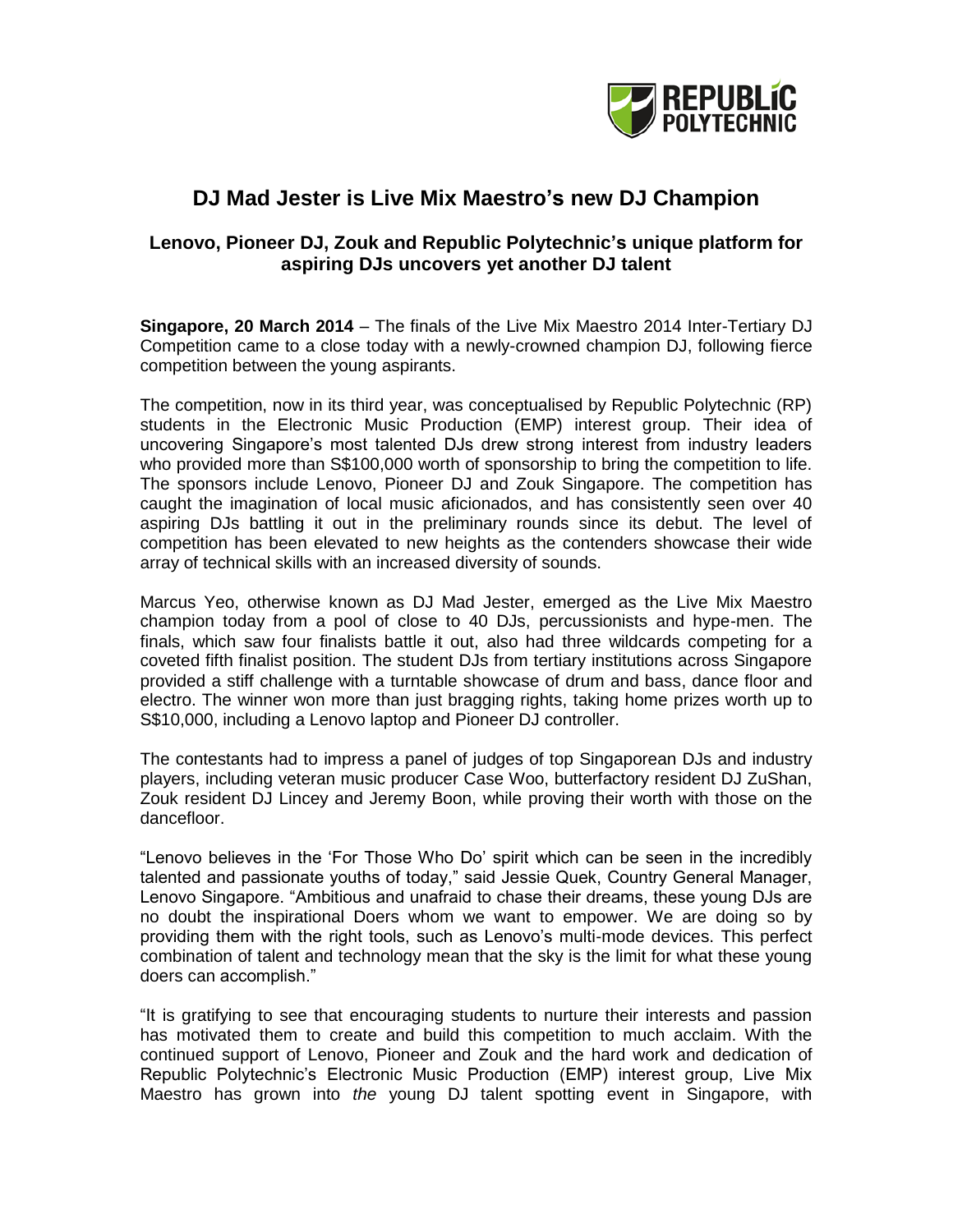

participants' skills on show rising year on year. Now into its third year, we are thrilled at how it has grown in popularity," commented Sam Yap, Staff Advisor from School of Technology for the Arts, Republic Polytechnic.

Previous winners of the competition have moved on and grown their careers successfully in the DJ scene, with Live Mix Maestro 2013 winner, DJ LeNerd, now a resident DJ at Clarke Quay nightclub, Indochine"s *Bianca Supper.Club.*

- END -

#### **About Republic Polytechnic**

The first educational institution in Singapore to leverage the Problem-based Learning approach for all its diploma programmes, Republic Polytechnic (RP) has six schools and two academic centres offering thirty-nine diplomas in Applied Science, Engineering, Enterprise and Communication, Events and Hospitality, Infocomm, Sports, Health & Leisure, and Technology for the Arts.

Republic Polytechnic is committed to nurturing innovation and entrepreneurial learning in an environment that develops problem-solving skills and lifelong learning opportunities. Its holistic and broad-based curriculum prepares students for an active and meaningful role in society as problem solvers, respected professionals and passionate citizens.

Republic Polytechnic strives for excellence by achieving various international and national accreditations, including ISO 9001, ISO 14001, OHSAS 18001, ISO 22301, Singapore Quality Class, People Developer, Innovation Class, and Service Class.

For more information, visit [http://www.rp.edu.sg](http://www.rp.edu.sg/)

#### **About Lenovo**

Lenovo (HKSE: 992) (ADR: LNVGY) is a US\$30 billion personal technology company – the second largest PC maker worldwide and an emerging PC Plus leader – serving customers in more than 160 countries. Dedicated to building exceptionally engineered PCs and mobile internet devices, Lenovo"s business is built on product innovation, a highly-efficient global supply chain and strong strategic execution. Formed by Lenovo Group"s acquisition of the former IBM Personal Computing Division, the Company develops, manufactures and markets reliable, high-quality, secure and easy-to-use technology products and services. Its product lines include legendary Think-branded commercial PCs and Idea-branded consumer PCs, as well as servers, workstations, and a family of mobile internet devices, including tablets and smart phones. Lenovo, a global Fortune 500 company, has major research centers in Yamato, Japan; Beijing, Shanghai and Shenzhen, China; and Raleigh, North Carolina.

For more information see [www.lenovo.com.](http://www.lenovo.com/)